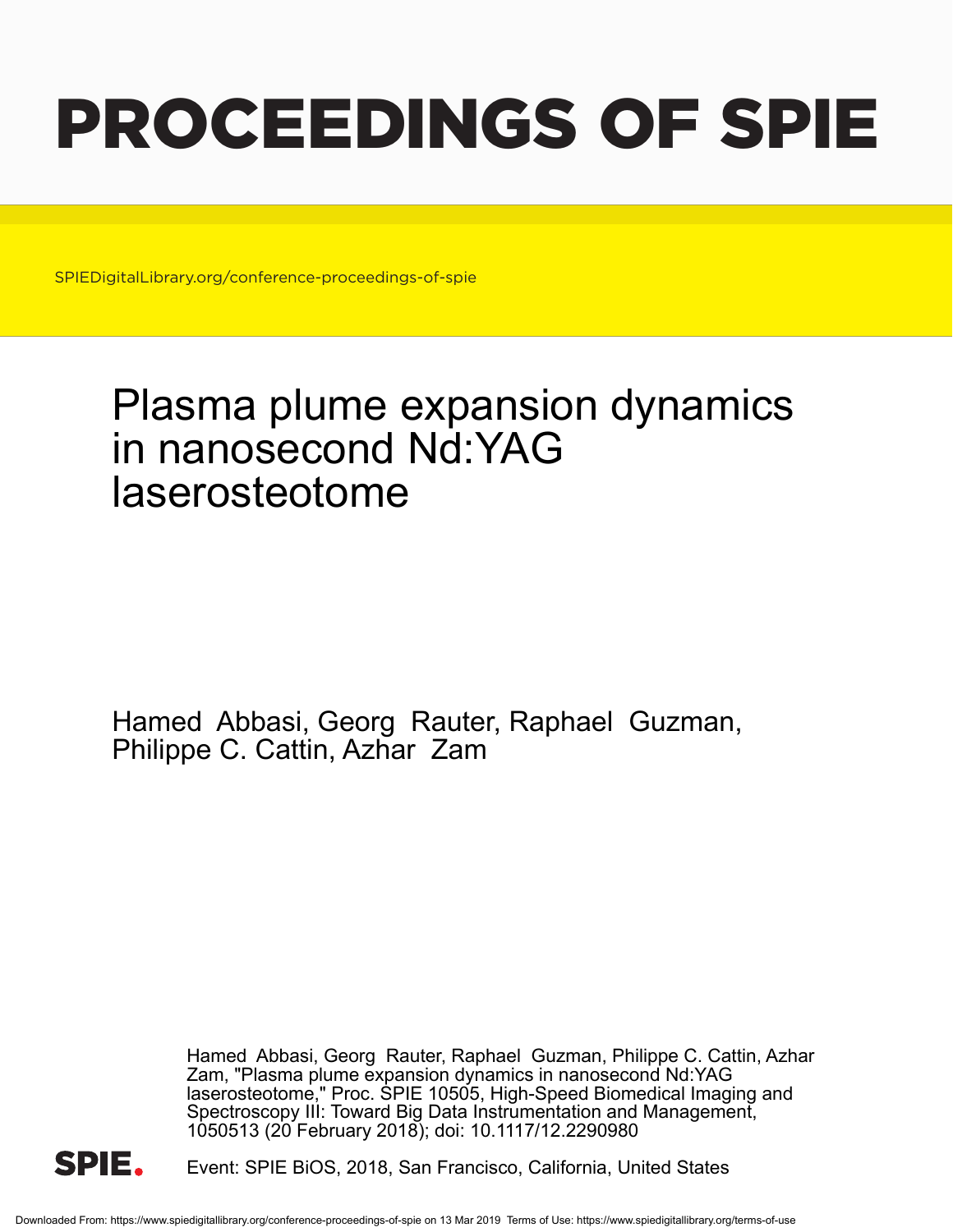### **Plasma plume expansion dynamics in nanosecond Nd:YAG laserosteotome**

Hamed Abbasi<sup>\*a</sup>, Georg Rauter<sup>b</sup>, Raphael Guzman<sup>c</sup>, Philippe C. Cattin<sup>d</sup>, Azhar Zam<sup>†a</sup>

<sup>a</sup> Biomedical Laser and Optics Group, Department of Biomedical Engineering, University of Basel, Gewerbestrasse 14, CH-4123 Allschwil, Switzerland <sup>b</sup> Bio-Inspired RObots for Medicine-Lab., Department of Biomedical Engineering, University of Basel, Gewerbestrasse 14, CH-4123 Allschwil, Switzerland <sup>c</sup> Department of Neurosurgery, University Hospital Basel, Spitalstrasse 21, CH-4056 Basel, Switzerland <sup>d</sup> Center for medical Image Analysis and Navigation, Department of Biomedical Engineering, University of Basel, Gewerbestrasse 14, CH-4123 Allschwil, Switzerland

#### **ABSTRACT**

In minimal invasive laser osteotomy precise information about the ablation process can be obtained with LIBS in order to avoid carbonization, or cutting of wrong types of tissue. Therefore, the collecting fiber for LIBS needs to be optimally placed in narrow cavities in the endoscope. To determine this optimal placement, the plasma plume expansion dynamics in ablation of bone tissue by the second harmonic of a nanosecond Nd:YAG laser at 532 nm has been studied. The laserinduced plasma plume was monitored in different time delays, from one nanosecond up to one hundred microseconds. Measurements were performed using high-speed gated illumination imaging. The expansion features were studied using illumination of the overall visible emission by using a gated intensified charged coupled device (ICCD). The camera was capable of having a minimum gate width (Optical FWHM) of 3 ns and the timing resolution (minimum temporal shift of the gate) of 10 ps. The imaging data were used to generate position–time data of the luminous plasma-front. Moreover, the velocity of the plasma plume expansion was studied based on the time-resolved intensity data. By knowing the plasma plume profile over time, the optimum position (axial distance from the laser spot) of the collecting fiber and optimal time delay (to have the best signal to noise ratio) in spatial-resolved and time-resolved laser-induced breakdown spectroscopy (LIBS) can be determined. Additionally, the function of plasma plume expansion could be used to study the shock wave of the plasma plume.

**Keywords:** Fast photography, time-resolved, plasma plume, laserosteotome

#### **1. INTRODUCTION**

LIBS feedback systems for laserosteotomy could help surgeons avoid cutting a wrong tissue or make it carbonized [1-9]. Laserosteotomes connected to such a feedback system are so-called smart laserosteotomes [10]. Although compared to traditional mechanical tools for cutting bones, laserosteotomes already have several benefits including minimal invasiveness, non-contact interaction, functional cuts and accelerated healing [11-15], making them smart can further improve the level of safety of the current systems [16]. In minimally invasive interventions there is little space, so the placement of the fiber with respect to an observable laser plume is critical [17-20]. This study aims to determine the optimal placement of the fiber with respect to a plasma that is easily accessible due to an ablation process carried out in open air. While most of the similar previous research has carried out to observe the expansion dynamics of the plasma from the side view (perpendicular to the laser beam) [21-23], this study aims to observe the plasma profile from frontal view. The reason for selecting the front view is the fact that in endoscopic laserosteotomy, observing the plasma zone from the side view needs much more optical components and as a result makes the endoscopes thicker. The expansion

High-Speed Biomedical Imaging and Spectroscopy III: Toward Big Data Instrumentation and Management, edited by Kevin K. Tsia, Keisuke Goda, Proc. of SPIE Vol. 10505, 1050513 · © 2018 SPIE CCC code: 1605-7422/18/\$18 · doi: 10.1117/12.2290980

hamed.abbasi@unibas.ch; phone +41 (0)61 207 54 61; http://dbe.unibas.ch/blog

<sup>&</sup>lt;sup>†</sup> azhar.zam@unibas.ch; phone +41 (0)61 207 54 60; http://dbe.unibas.ch/blog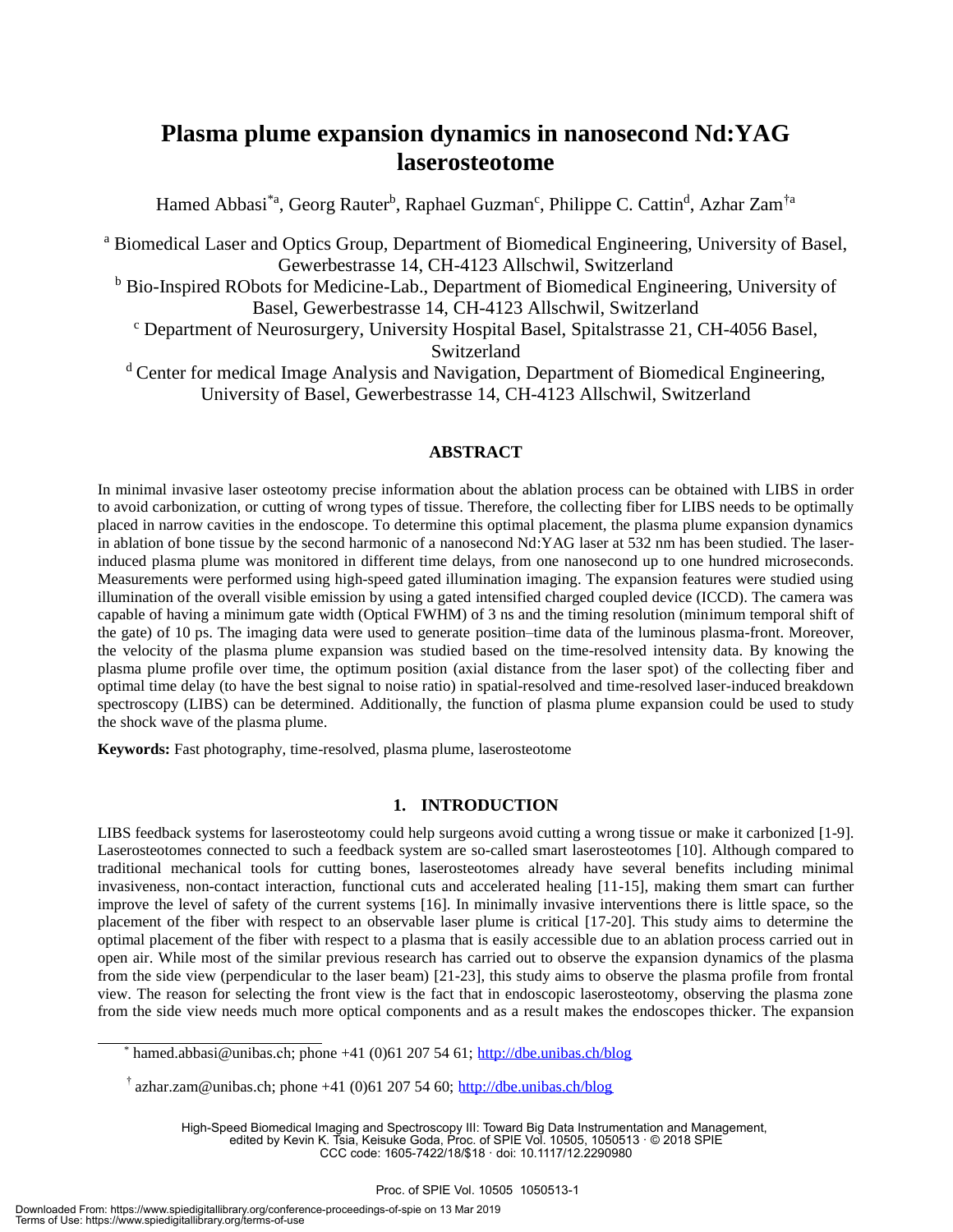behavior of the laser-driven plasma plume involves several processes such as shielding effects, electron-ion recombination, attenuation, and shock wave formation. Thus, the plasma behavior depends on laser parameters and environmental conditions including the type of sample that is ablated by the laser [24-26]. Therefore, the plasma expansion dynamic for different samples should be studied individually in order to determine the appropriate time delay and appropriate position of the collecting fiber (optimal signal to noise ratio) in time-resolved and spatial-resolved LIBS feedback systems. In this study, the emission intensities of plasma for the axial area (FWHM) as a function of delay were measured by means of high-speed gated illumination imaging with a nanosecond gated ICCD during nanosecond Nd:YAG bone ablation to find out the best possible time delay and axial distance of collection optic in smart laserosteotomes.

#### **2. MATERIALS AND METHODS**

#### **2.1 Bone samples**

In this study, fresh femur porcine bones were used. The bones were kept in the deep freezer (-18° centigrade) between the scarification to the starting day of the experiment. Four hours before the experiment, the bones were moved to the refrigerator (+ 4° centigrade). The experiments were done at room temperature after removing the surrounding soft tissue with a surgical scalpel.

#### **2.2 Optical setup**

Figure 1 shows the schematic of the experimental setup. A Q-switched Nd:YAG laser (Q-smart 450, Quantel) running in its second harmonic at 532 nm with 5 ns pulse duration was used to generate plasma in the air and at the surface of the bone. The laser was operated at 200 mJ per pulse and 1 Hz repetition rate. The first harmonic of the laser was separated and blocked using a nonlinear crystal (C), and a beam blocker (D) installed right after the harmonic generator, respectively. The initial output beam of the laser (E) (6.5 mm diameter, < 0.5 mrad divergence) was horizontally directed to a dichroic mirror (G) placed at 45 degree to the laser line. The reflected light was directed to the surface of the sample from the side by placing a convex lens (H) between the dichroic mirror and the sample (I). This focusing lens provides a spot size in the order of a couple of hundreds of micrometers at the sample surface. The image of the generated plasma (J) was passed through the mentioned convex lens and dichroic mirror first and was focused by an imaging lens (M) to the ICCD (N) (PI-MAX4, Princeton Instruments) after filtering through a laser line filter (L) (532 nm blocker). Both focusing and collimating lenses had a focal length of +40 mm for providing magnification of 1 to have an appropriate field of view. The ICCD was synchronized with the Q-switch of the laser through the internal delay generator of the ICCD to apply a desired time delay (Q-switch as a master and the camera as a slave). Although the camera had the ability of time delay adjustment with picosecond resolution, due to having 1 ns jitter of Q-switch TTL pulse output, different time delays ranging from 1 nanosecond to 100 microseconds were set. The gain and the gate of the ICCD were set to fill 90% of the available counts of the camera (16-bit digitization) to avoid non-linearity effects which normally happen near the saturation.



Figure 1. The schematics of the optical setup for investigating ionization front. A: Laser (pulsed Nd:YAG), B: Second harmonic generator, C: Harmonic separator, D: First harmonic blocker, E: Laser beam, F: Laser line mirror, G: Dichroic mirror, H: Convex lens, I: Sample, J: Generated plasma, K: Plasma emission light, L: Notch filter, M: Convex lens, N: ICCD, O: Computer.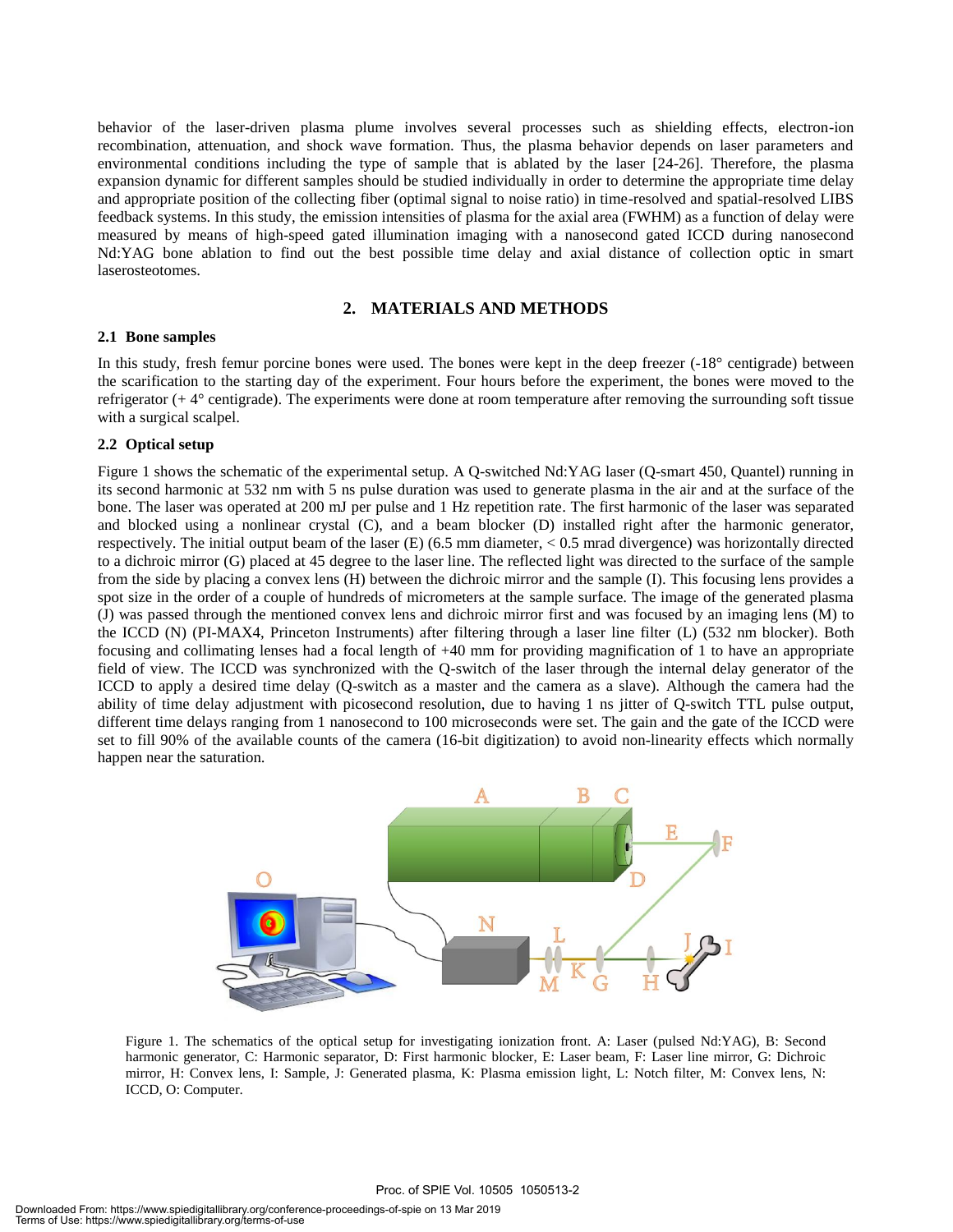#### **3. RESULTS**

#### **3.1 Imaging of the generated plasma in air**

Figure 1 shows the images of the generated plasmas in the air with different time delays ranging from 1 ns to  $10 \mu s$ . The time delay shown in the top-left corner of the pictures is the time between starting point of the generation of the plasma and opening the gate of the ICCD. Imaging at each time delay was repeated five times, and the images were found to be reproducible in both shape and size. Rapid expansion is observable in the first tens of nanoseconds after the generation of the plasma, and afterwards, the plasma size was roughly constant. Table 1 shows the average size of the generated plasma in the air in millimeters, including standard deviation of five different measurements at each time delay.



Figure 2. Images of the generated plasma in the air with different time delay. The scale bar at the corner is 2 mm in all images. Images are depicted in full-scale auto-contrast mode (Blue: minimum intensity, Red: maximum intensity).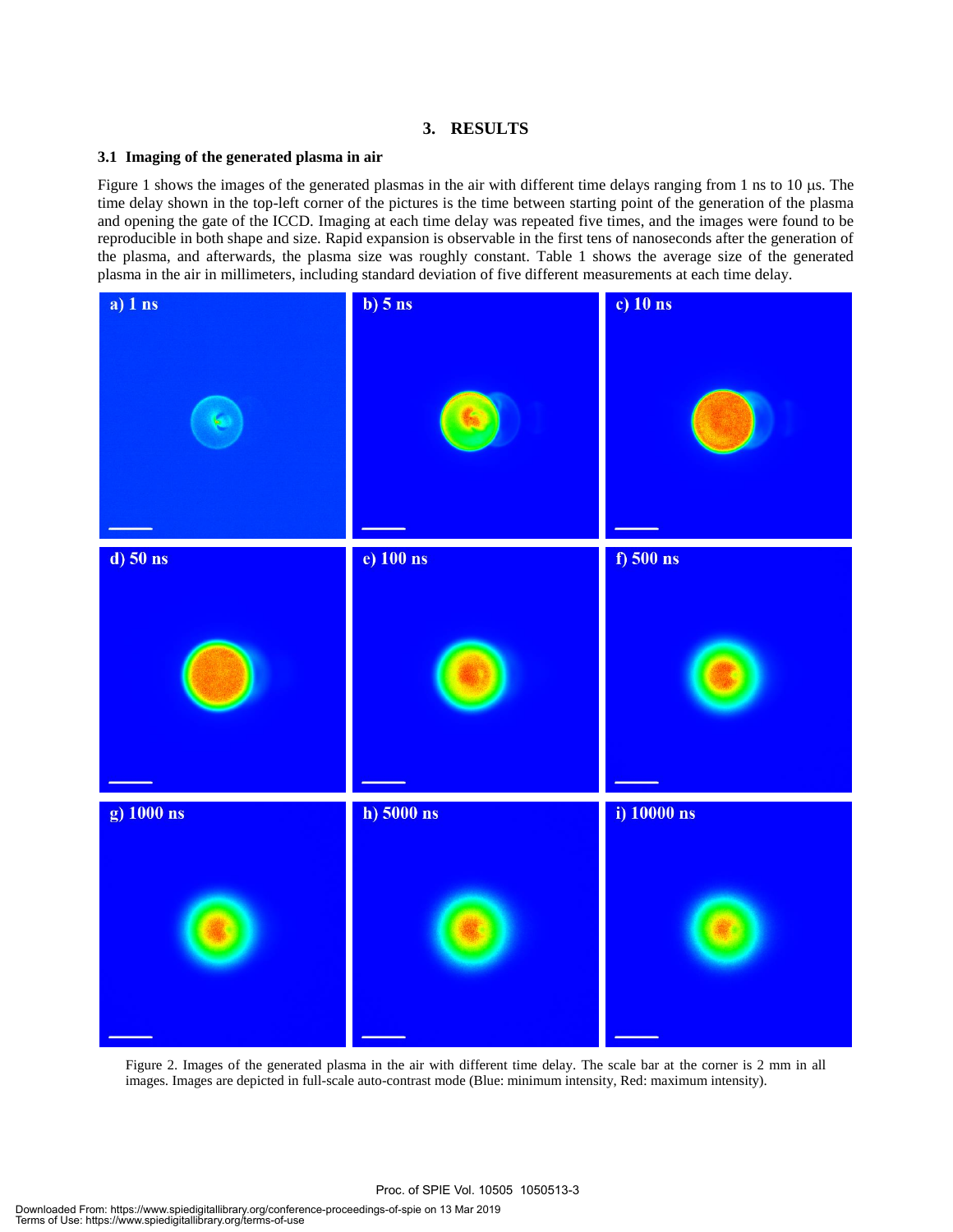#### **3.2 Imaging of the generated plasma at the surface of the bone**

Figure 2 shows the images of the plasma generated at the surface of the bone with different time delays ranging from 1 ns to 10  $\mu$ s. The time delay shown in the top-left corner of the pictures is the time between starting point of the generation of the plasma and opening the gate of the ICCD. Imaging at each time delay was repeated five times, and similar to the measurements above, the images were found to be reproducible in both shape and size. The generated plasmas at the surface of the bone were bigger and brighter in comparison to the plasma generated in the air. High velocity expansion was observed in the first tens of nanoseconds after the generation of the plasma and later a slower expansion was observed. Table 1 shows the average size of the generated plasma at the surface of the bone in millimeter, including standard deviation of five different measurements at each time delay.



Figure 3. Images of the generated plasma at the surface of the bone with different time delay. The scale bar at the corner is 2 mm in all images. Images are depicted in full-scale auto-contrast mode (Blue: minimum intensity, Red: maximum intensity).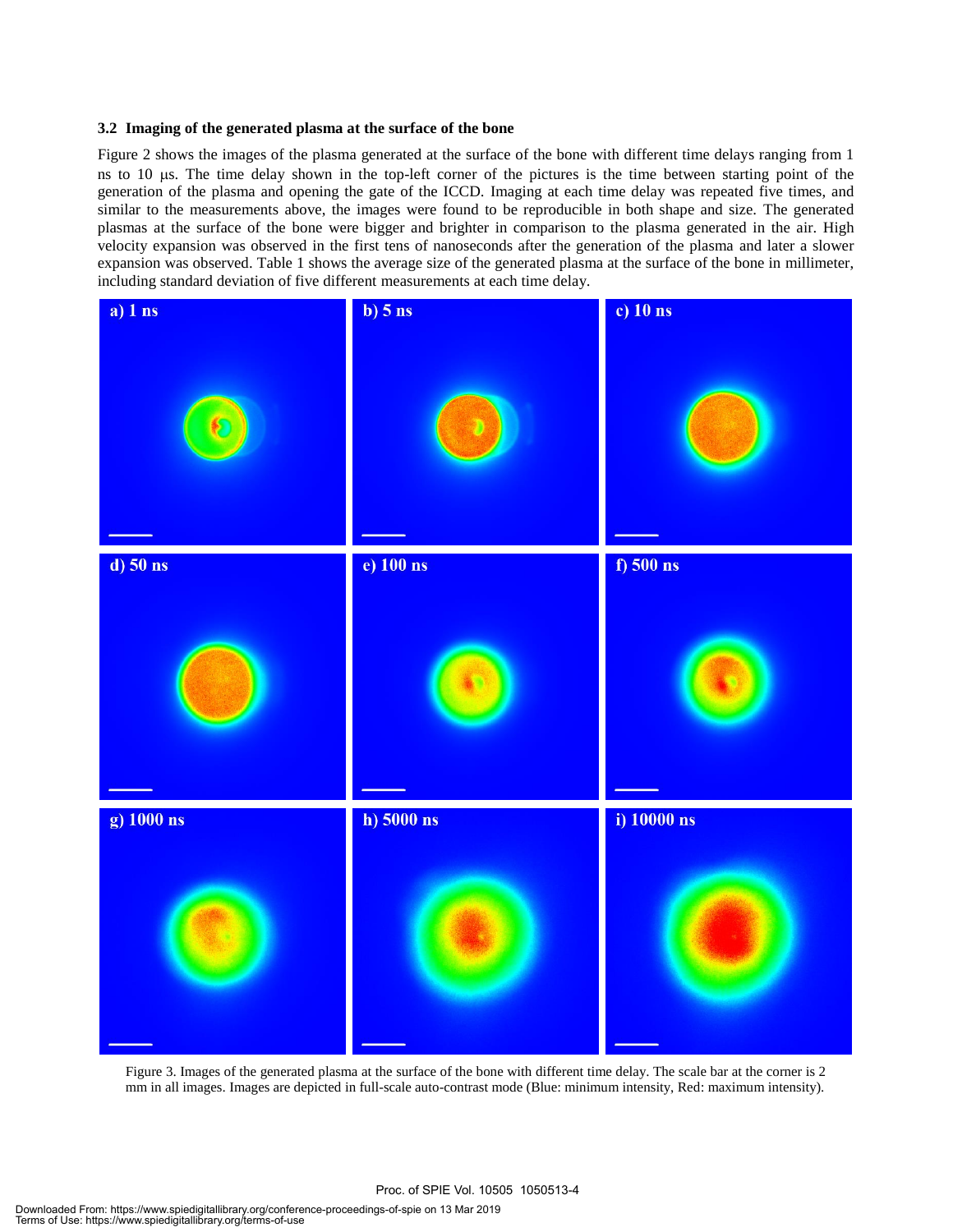| Time delay [ns] | Size of the plasma<br>generated in the air<br>[mm] | Size of the plasma<br>generated at the surface<br>of the bone [mm] |
|-----------------|----------------------------------------------------|--------------------------------------------------------------------|
| 1               | $2.32 \pm 0.04$                                    | $2.88 \pm 0.04$                                                    |
| 5               | $2.67 \pm 0.04$                                    | $3.07 \pm 0.01$                                                    |
| 10              | $2.87 \pm 0.01$                                    | $3.38 \pm 0.02$                                                    |
| 50              | $2.96 \pm 0.01$                                    | $3.64 \pm 0.02$                                                    |
| 100             | $2.56 \pm 0.02$                                    | $3.07 \pm 0.01$                                                    |
| 500             | $2.24 \pm 0.02$                                    | $3.17 \pm 0.06$                                                    |
| 1000            | $2.19 \pm 0.03$                                    | $3.69 \pm 0.02$                                                    |
| 5000            | $2.23 \pm 0.05$                                    | $3.99 \pm 0.07$                                                    |
| 10000           | $2.13 \pm 0.07$                                    | $4.42 \pm 0.17$                                                    |

Table 1. The average size (FWHM) of the generated plasmas in the air and at the surface of the bone.

#### **3.3 Plasma fading**

It was observed that plasma exists for tens of microseconds and then it gradually fades. It is worth mentioning that the fading happened in the air earlier than the bone. Figure 4 shows a typical plasma image of the bone sample, right before fading (100 µs delay). As can be seen from the image, the central part fades earlier than outer part, since the ionized particles in the central part of the plasma have a higher lifetime as compare to those in the outer parts.



Figure 4. A typical image of the generated plasma at the surface of the bone right before fading. The scale bar at the corner is 2 mm. The image is depicted in optimal-scale auto-contrast mode (Blue: minimum intensity, Red maximum intensity).

#### **4. DISCUSSION**

It was observed that the size of the plasma generated at the surface of the bone was bigger and brighter in comparison to the plasma generated in the air in all time delays. This could be related to the fact that more particles could be ionized in the bone sample, whereas in air there are not so many particles that effectively can be ionized. Additionally, a rapid expansion with very high velocity was observed in the first tens of nanoseconds after the generation of the plasma in both samples, confirming a high level of Bremsstrahlung emission in this timescale. Therefore, a time delay of more than hundreds of nanoseconds is necessary to prevent covering the atomic plasma lines by the continuum emission in timeresolved laser-induced breakdown spectroscopy (TRLIBS) of bone samples. In the beginning of the plasma generation in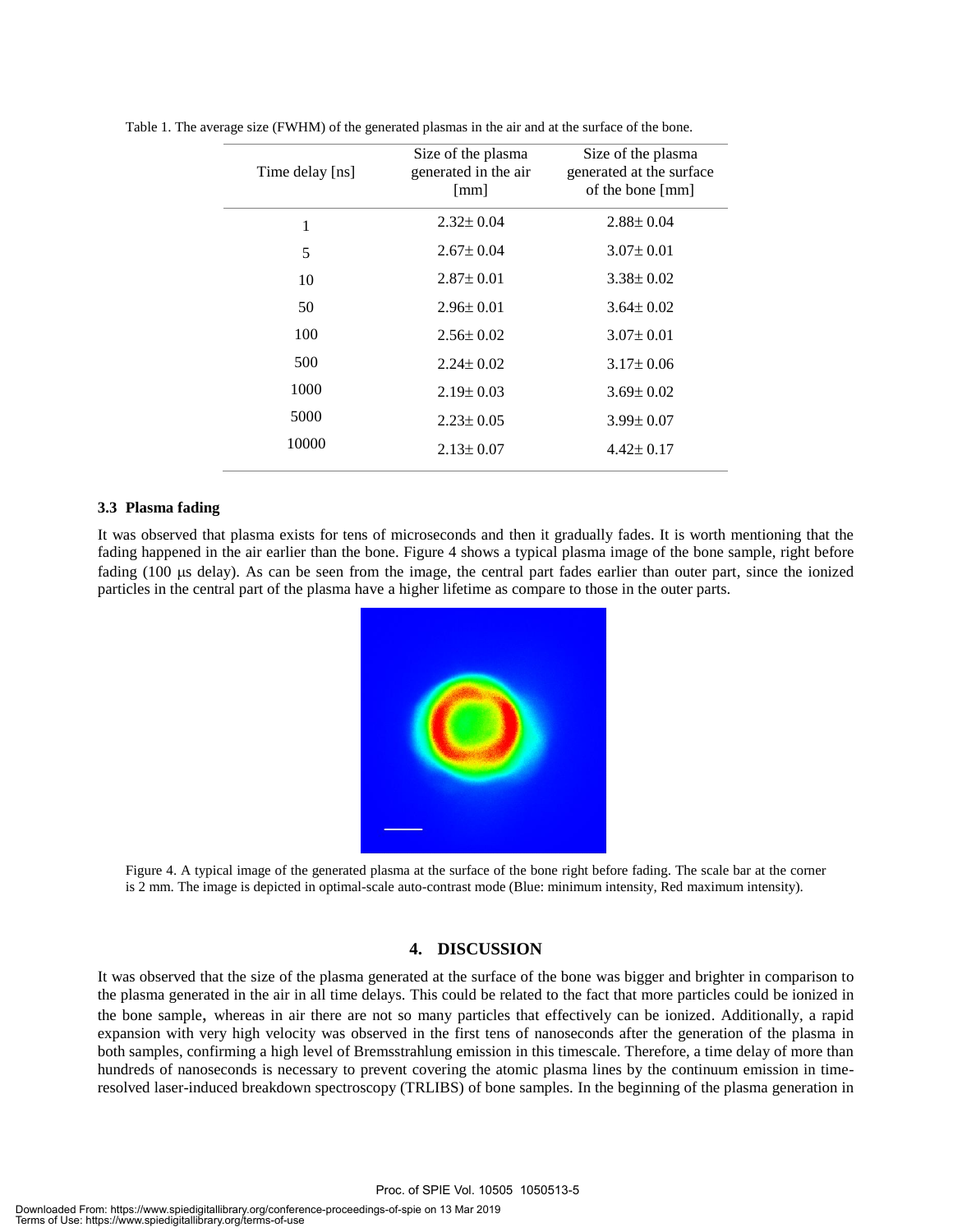the bone, the size of plasma is less than 3.66 mm. Based on this result, if the collection fiber is placed 1.83 mm away from the center of the plasma, it would collect a high level of Bremsstrahlung-free emissions in spatial-resolved laserinduced breakdown spectroscopy (SRLIBS). However, the idea needs to be confirmed experimentally in the future. Moreover, it was observed that the plasma exists up to some hundreds of microseconds in bone samples. This observation indicates that using the laser with a repetition rate of more than 10 kHz could result in plasma shielding effects and consequently reduce the ablation efficiency due to the absorption of the laser light by the plasma itself. In addition, having different sizes and fading times between bone and air samples shows the potential of high-speed gated illumination imaging of plasma for auto-focus applications which results in having thinner cuts and more reproducible LIBS spectra for smart laserosteotomes. Finally, it should be noted that all of the experiments in this study were done with a fixed energy, pulse duration, and wavelength. Thus, the effect of changing the mentioned parameter on the results should be examined in future to optimally place the collecting fiber in narrow cavities in the endoscope of smart laserosteotomes for in vivo experiments.

#### **5. CONCLUSION**

The dynamics of the plasma plume is essential to determine the appropriate position of the collecting fiber (to have the best signal to noise ratio) in LIBS feedback systems of laserosteotomes. The emission intensities of plasma for an axial view (FWHM) as a function of delay were measured by means of high-speed gated illumination imaging with a nanosecond gated ICCD during porcine femur bone ablation with a nanosecond Nd:YAG laserosteotome. Results of the expansion dynamic of the generated plasma at the surface of the bone suggest to either have a time delay of more than hundreds of nanoseconds in TRLIBS or to put the collecting fiber ca. 1.83 mm away from the central part of the ablation zone in SRLIBS to have the best signal to noise ratio. Moreover, the results of the fading time study, which was longer in bone samples as compared to the air, suggest using lasers with a repetition rate of 10 kHz or less to avoid plasma shielding effects for nanoseconds Nd:YAG laserosteotomy.

#### **ACKNOWLEDGMENTS**

The authors gratefully acknowledge funding of the Werner Siemens Foundation through the MIRACLE (short for Minimally Invasive Robot-Assisted Computer-guided LaserosteotomE) project. Moreover, the authors are particularly appreciative of the assistance given by Ms. Lina Beltrán.

#### **REFERENCES**

- [1] Mehari, F., Rohde, M., Knipfer, C., Kanawade, R., Klämpfl, F., Adler, W., Stelzle, F. and Schmidt, M., "Laser induced breakdown spectroscopy for bone and cartilage differentiation-ex vivo study as a prospect for a laser surgery feedback mechanism," Biomedical optics express, 5(11), pp.4013-4023 (2014).
- [2] Mehari, F., Rohde, M., Kanawade, R., Knipfer, C., Adler, W., Klämpfl, F., Stelzle, F. and Schmidt, M., "Investigation of the differentiation of ex vivo nerve and fat tissues using laser‐induced breakdown spectroscopy (LIBS): Prospects for tissue‐specific laser surgery," Journal of biophotonics, 9(10), pp.1021-1032 (2016).
- [3] Henn, K., Gubaidullin, G.G., Bongartz, J., Wahrburg, J., Roth, H. and Kunkel, M., "A spectroscopic approach to monitor the cut processing in pulsed laser osteotomy," Lasers in medical science, 28(1), pp.87-92 (2013).
- [4] Ferraz de Menezes, R., Harvey, C.M., Márquez de Martínez Gerbi, M.E., Smith, Z.J., Smith, D., Ivaldi, J.C., Phillips, A., Chan, J.W. and Wachsmann‐Hogiu, S., "Fs‐laser ablation of teeth is temperature limited and provides information about the ablated components," Journal of Biophotonics, 10(10), pp. 1292-1304 (2017).
- [5] Han, J.H., Moon, Y., Lee, J.J., Choi, S., Kim, Y.C. and Jeong, S., "Differentiation of cutaneous melanoma from surrounding skin using laser-induced breakdown spectroscopy," Biomedical optics express, 7(1), pp.57-66 (2016).
- [6] Yueh, F.Y., Zheng, H., Singh, J.P. and Burgess, S., 2009. "Preliminary evaluation of laser-induced breakdown spectroscopy for tissue classification," Spectrochimica Acta Part B: Atomic Spectroscopy, 64(10), pp.1059- 1067.